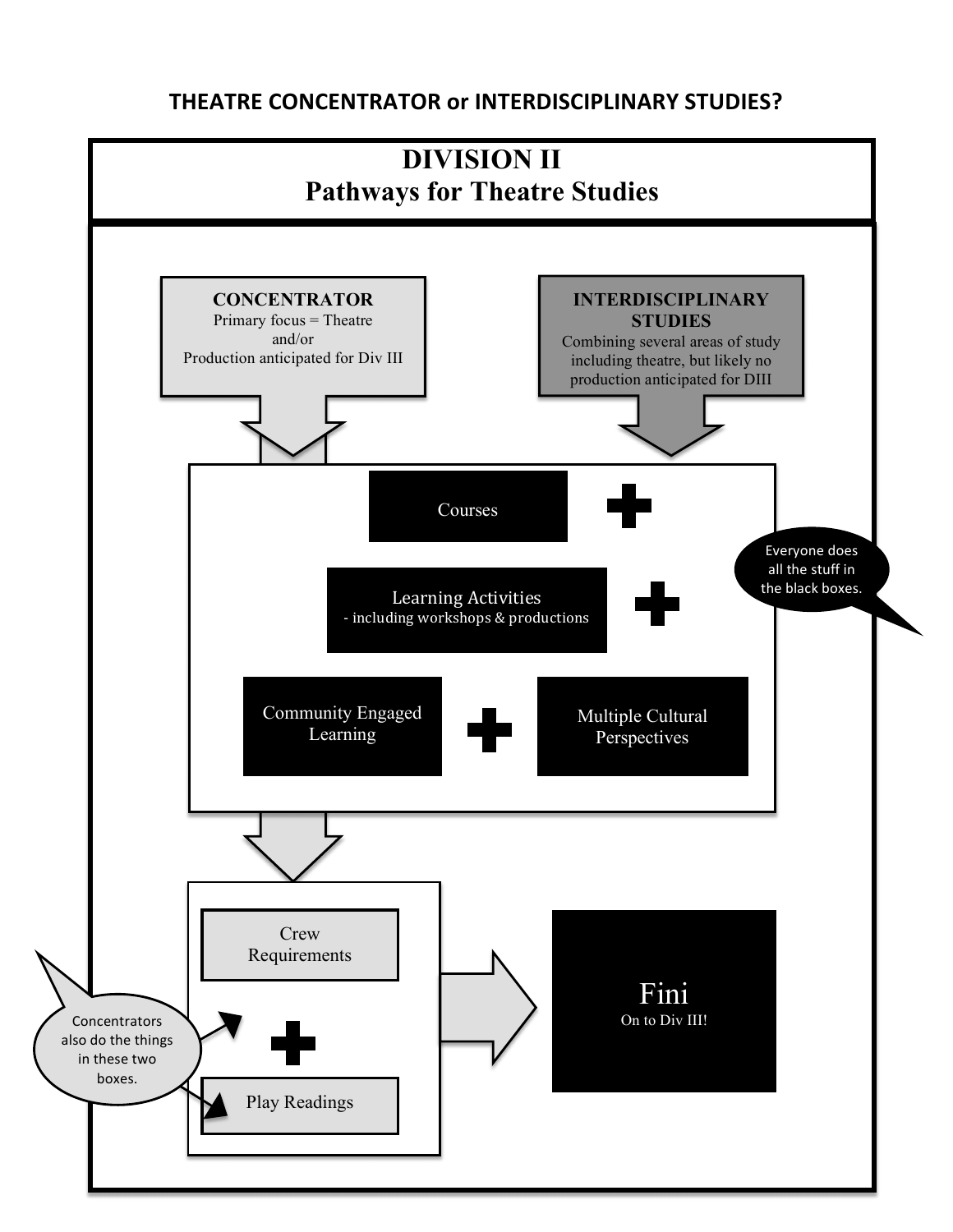## **COURSES**

If you want to do a Div II in theatre or an interdisciplinary Div II that includes theatre, the following are the minimum courses you will need to include as part of your study:

## **A course in**

- acting or directing
- **child drama, social action or applied theatre**
- design (lighting, sound, costume or scenic)
- **playwriting or performance creation**
- **theater history or literature**

*We also highly recommend you take a theatre management, arts management, or nonprofit management course during your Hampshire career. This is especially important for folks interested in stage management, production management, and producing.*

Of these five expectations (in bold), two could be project based learning activities instead of traditional courses. For example, costume design with faculty mentorship on two productions could count as a course in design. These activities must be negotiated with your committee. If one of vour committee members is feeling generous, one of these projects could turn into an independent study!

As mentioned earlier, the average Division II student includes 12-15 courses so these five courses and/or project based learning activities represent only a fraction of your Division II.

Theatre has many sub-fields under its umbrella therefore we recommend you consult with your committee to discern what other classes outside the theatre program would be beneficial. Below are some suggestions according to field:

**Acting:** Movement/Dance; Psychology; Sociology; Voice; Mask Work; Puppetry

**Child Drama:** Education/Pedagogy; Child/Adolescent Development; Art Education; Collaborative Art Making; Children's Literature; Multicultural Education **Design:** Architecture; Studio Arts – Painting, Drawing, Sculpture; Film/Photo/Video Production; Installation Art, Mixed Media, Art History, Literature, Fabrication, History; Computer Generated Imagery **Directing:** Psychology; Social Anthropology; Visual

Language Acquisition; Photography; Film; Video; Intergroup Dialogue

**Dramaturgy:** Social Anthropology; Ethnography; History; Literature; Languages; Critical Theory

**Playwriting:** Creative Writing; - Poetry, Fiction, etc., Screenwriting; Journalism; Literature; Critical Theory; Visual Arts – Architecture, Art History, Photography; **Production Management: Social Entrepreneurship:** Business Management; Theatre Management; Collaborative Art Making; Intergroup Dialogue **Storytelling:** Mythology; Literary History; Ritual; Literature; History; Critical Theory **Theatre History/Literature:** Literature; History; Sociocultural Anthropology; Geography **Theatre For Social Change: Grassroots Organizing;** History Of Social Movements; Critical Pedagogy/ Critical Theory; Cultural Anthropology